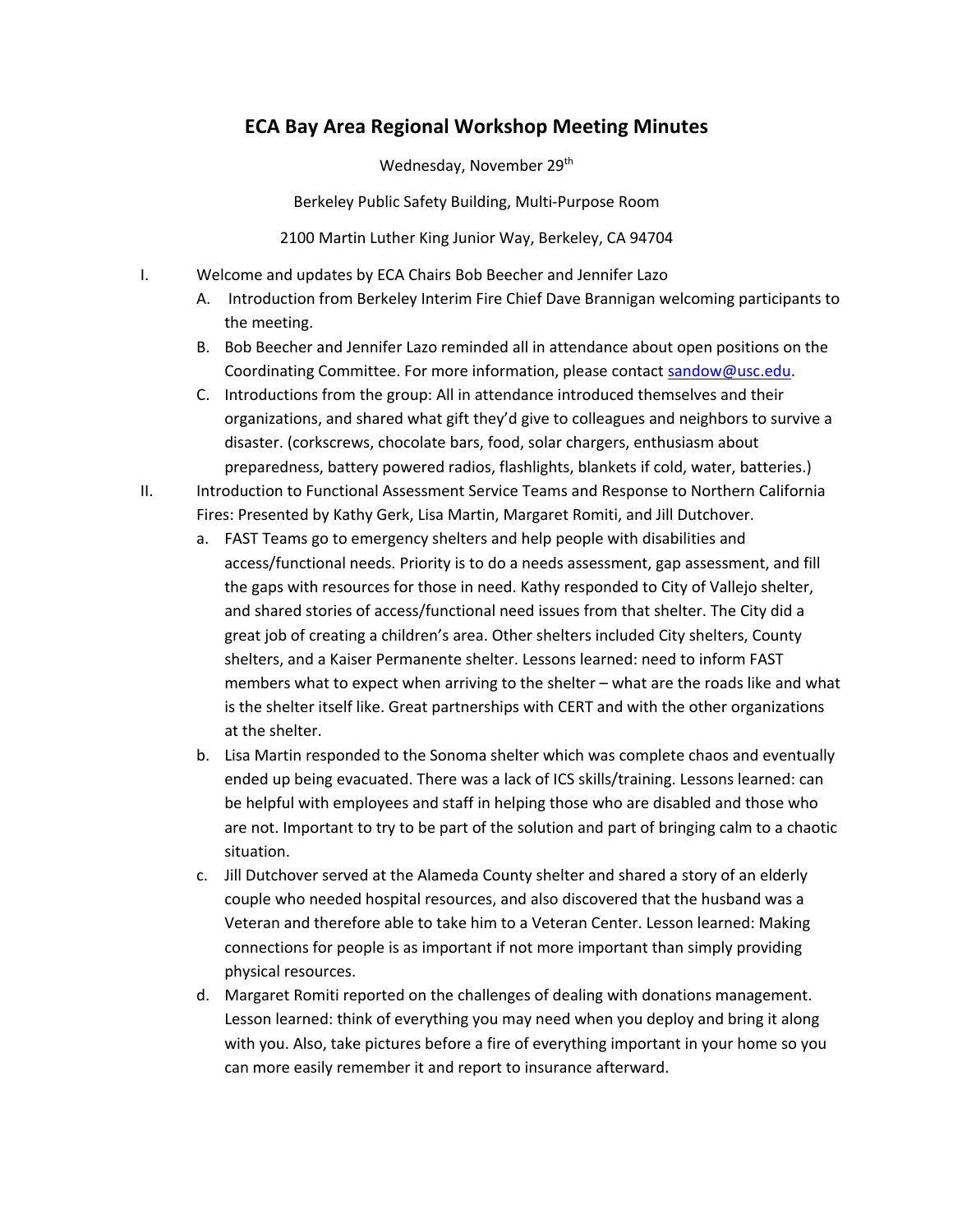- e. Dena Gunning from Oakland shared unusual stories of things that people took or didn't take with them, and encouraged everyone to make sure you have enough coverage to replace items that can be replaced; take with you things that are irreplaceable. Collectibles – get a separate underwritten policy – know what is covered and what isn't like a separate policy for sports memorabilia. Go to: Uphelp.org – United Policyholders has a checklist and an app.
- III. Wine Country Shelter Shifts in Disaster Sheltering Seen in North Bay Fires: Presented by Jennifer Lazo, City of Berkeley
	- a. Served as a sheltering expert and traveled to each shelter to see what works and what doesn't work. She estimates 4,000 – 5,000 people sheltered approximately, which changed on a daily basis. At one point there were unofficially 24 shelters that were open.
	- b. Pets in shelters moving towards allowing pets in shelters as a national model. People are happier with their pets next to them, and often won't evacuate without them.
	- c. Medical needs in shelters many nursing homes were evacuated so there were people with a variety of medical needs in normal shelters not equipped to deal with medical needs. There are no "medical shelters" available in evacuation situations when people aren't prepared for medical needs. For some people, this formed a sense of community that some people, especially AFN, did not have before where people didn't want to leave the shelter because they formed bonds with people there.
	- d. There's a value in encouraging people to help their neighbors by volunteering in shelters. It creates a sense of empowerment and a sense of doing something in an otherwise helpless situation.
	- e. Earthquake implications shelters will be opened whether they have been inspected for stability or not. It is important to consider how quickly inspectors can get to shelters to evaluate their safety, because people will open those shelters whether inspected or not. Other implications include transportation infrastructure challenges, family reunification, many will want to help but will also need help. Creativity from government and communities will be the key.
	- f. Lessons learned: Be self-sufficient as a shelter volunteer. Don't expect hotels and food to be provided for you. People are exhausted, and a little kindness/patience goes a long way.
- IV. HayWired Cascading Scenarios: Presented by Anne Wein, USGS
	- a. Fire following earthquake modeled by Charlie Scawthorn, analyzes the burn area and dollar value related to damages including number of ignitions of fire following earthquake. Review of cascading failures like dam releases, levee breaks, power outages, hazmat spills, and telecomm outages.
	- b. Analysis of FFE workshop included identification of water shortages that may reduce fire suppression capabilities; the number of fires that could occur following an earthquake; water service mitigation opportunities. Insurance models fire following earthquake, but their numbers are much lower. Focus groups were conducted with access and function needs as a focus as well as single parents. People reported having fire extinguishers but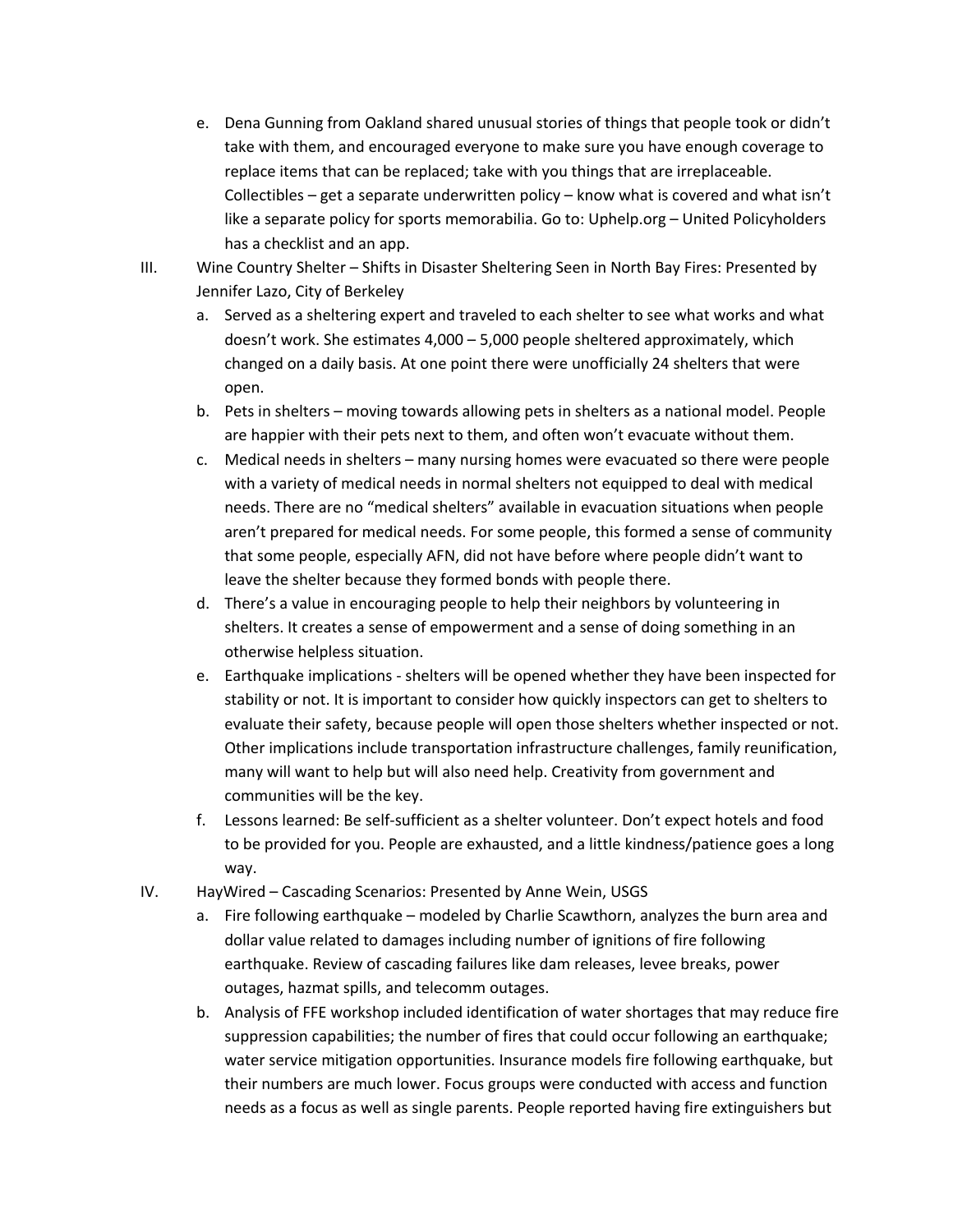not knowing how to use them, or being able to use them. Some felt more prepared at work than at home.

- c. Discussion: Who or what agency is primarily responsible for gas shut offs for refineries and other large-scale sources? Ryan Arba reported there are many regulatory agencies – both state and federal. These refineries have preventative plans in place but may or may not share these with the community.
- d. HayWired timeline release: April 2017 collaboration began. April  $18<sup>th</sup>$  will be the public roll-out with the beginning of 6 month period of communicating it up to the 2018 ShakeOut.
- V. Power of Social Cohesion: Presented by Daniel Homsey, City and County of San Francisco
	- a. Described community resilience as the space between when an event happens and when the professionals arrive to help. Creating community empowerment to help each other during that time when the first needs occur. Infrastructure and transportation challenges will create problems to get professional emergency responders back to the City to help after an incident will take a while, so there is a benefit in creating hubs in San Francisco comprised of community-serving organizations, public and private organizations, and others who will help serve the community. Structures need to be set up to help succeed – and work with extended social networks like congregations and faith based institutions to help people succeed and save themselves. Capacity, connection, and resources.
	- b. Neighborhood block party concept introduced. There were 8 in 2015, 11 in 2016, 35 in 2017. Celebration of your community instead of an assignment. Everybody deserves to live in a happy, healthy, thriving connected community. Different institutions work as anchors in different communities, depending upon the unique character of the neighborhood.

## VI. ECA Resources, Roles, and Activities: Presented by Mark Benthien, SCEC/ECA

- a. Overview of the work of ECA, including Regional Workshops on a quarterly basis in the Bay Area, ShakeOut and Tsunami preparedness activities, and the Mini Award program which begins in March. Mark presented information related to the Earthquake Safety video series, including Regional Workshops in the Bay Area, ShakeOut and Tsunami preparedness week, Mini Awards, participation in partner conferences. Earthquake country.org/disability – what to do if disabled – video series. Please join our committees – businesses, K-12 schools, seniors/people with disabilities, health care, public sector, higher education, nonprofit and faith based, fire advisory, multi cultural.
- VII. Sharing of Earthquake Education, Preparedness, and Resiliency Activities
	- a. Dena Gunning, Oakland: Launched an E-Platform to share ShakeOut information with City staff members which included the workplace video link and website links, and then sent an email reminder to staff 10 minutes before ShakeOut reminding them to participate. Weekly tips sent to all on distribution list, approximately 7000 people.
	- b. Janet Ruiz, iii: Reported on ShakeOut day event at Googleplex. At 10:19am, the event was held in the cafeteria. Google employees were engaged and involved. Day started at 4am with media coverage with many outlets in attendance including national NBC, and